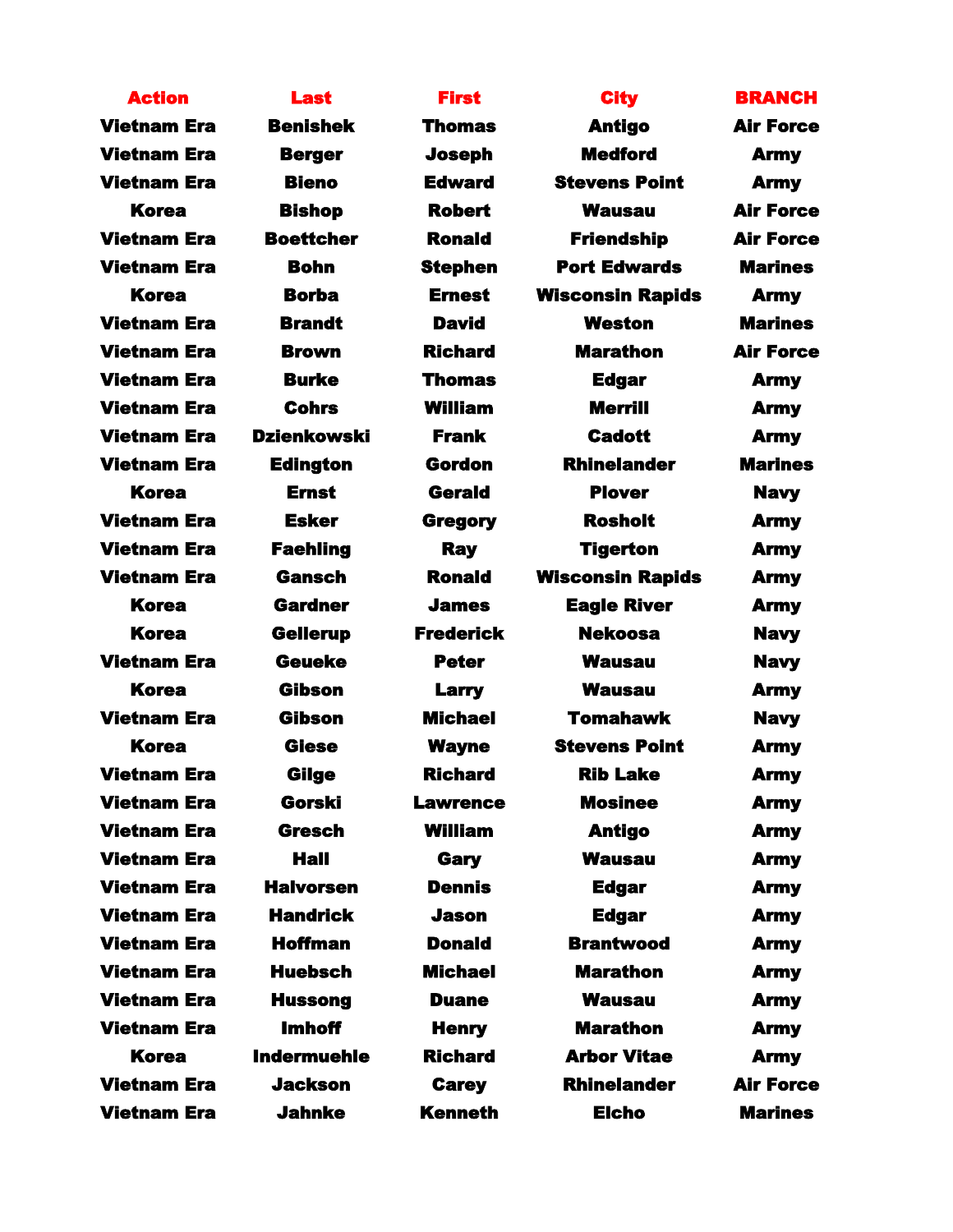| <b>Vietnam Era</b> | <b>Janisch</b>    | <b>Dale</b>     | <b>Merrill</b>          | <b>Army</b>      |
|--------------------|-------------------|-----------------|-------------------------|------------------|
| <b>Vietnam Era</b> | <b>Janisch</b>    | <b>Michael</b>  | <b>Merrill</b>          | <b>Army</b>      |
| <b>Vietnam Era</b> | Joyce             | <b>Bernard</b>  | <b>Antigo</b>           | <b>Air Force</b> |
| <b>Vietnam Era</b> | <b>Kasper</b>     | <b>Andrew</b>   | <b>Hatley</b>           | <b>Army</b>      |
| <b>Korea</b>       | <b>Kavajecz</b>   | <b>Rudolph</b>  | <b>Iron River</b>       | <b>Air Force</b> |
| <b>Vietnam Era</b> | <b>Kennedy</b>    | <b>Jeffrey</b>  | <b>Rhinelander</b>      | <b>Army</b>      |
| <b>Vietnam Era</b> | <b>Knuteson</b>   | <b>Walter</b>   | <b>Rudolph</b>          | <b>Army</b>      |
| <b>Vietnam Era</b> | <b>Koch</b>       | Gerald          | <b>Merrill</b>          | <b>Army</b>      |
| <b>Vietnam Era</b> | <b>Kohn</b>       | <b>Roger</b>    | <b>Wausau</b>           | <b>Marines</b>   |
| <b>Vietnam Era</b> | <b>Konrardy</b>   | <b>Norbert</b>  | <b>Marshfield</b>       | <b>Army</b>      |
| <b>Vietnam Era</b> | <b>Krall</b>      | <b>Glen</b>     | <b>Stratford</b>        | <b>Marines</b>   |
| <b>Vietnam Era</b> | <b>Kroeplin</b>   | <b>Wayne</b>    | <b>Cambridge</b>        | <b>Air Force</b> |
| <b>Vietnam Era</b> | <b>Krofta</b>     | Jerome          | <b>Wisconsin Rapids</b> | <b>Army</b>      |
| <b>Vietnam Era</b> | <b>Kurszewski</b> | <b>Andrew</b>   | <b>Stevens Point</b>    | <b>Army</b>      |
| <b>Vietnam Era</b> | Lang              | <b>Kenneth</b>  | <b>Wausau</b>           | <b>Army</b>      |
| <b>Vietnam Era</b> | <b>Larsen</b>     | <b>Ronald</b>   | <b>Wisconsin Rapids</b> | <b>Navy</b>      |
| <b>Vietnam Era</b> | <b>Laska</b>      | <b>LeRoy</b>    | <b>Schofield</b>        | <b>Navy</b>      |
| Korea              | <b>Lemmer</b>     | <b>James</b>    | <b>Athens</b>           | <b>Army</b>      |
| <b>Vietnam Era</b> | <b>Livernash</b>  | <b>William</b>  | <b>Wisconsin Rapids</b> | <b>Army</b>      |
| Korea              | <b>Matucheski</b> | <b>Raymond</b>  | <b>Antigo</b>           | <b>Army</b>      |
| <b>Vietnam Era</b> | <b>Meurett</b>    | <b>John</b>     | <b>Wausau</b>           | <b>Air Force</b> |
| <b>Vietnam Era</b> | <b>Meyers</b>     | Gerald          | <b>Tomahawk</b>         | <b>Army</b>      |
| <b>Vietnam Era</b> | <b>Miller</b>     | Gerald          | <b>Stanley</b>          | <b>Army</b>      |
| <b>Vietnam Era</b> | <b>Monday</b>     | <b>Philip</b>   | <b>St. Germain</b>      | <b>Army</b>      |
| <b>Vietnam Era</b> | <b>Mosher</b>     | George          | <b>Wausau</b>           | <b>Air Force</b> |
| <b>Vietnam Era</b> | <b>Murray</b>     | <b>Gerald</b>   | <b>Tigerton</b>         | <b>Army</b>      |
| <b>Vietnam Era</b> | <b>Napierala</b>  | <b>Thomas</b>   | <b>Edgar</b>            | <b>Army</b>      |
| <b>Vietnam Era</b> | <b>Oestreich</b>  | <b>Robert</b>   | <b>Merrill</b>          | <b>Army</b>      |
| <b>Vietnam Era</b> | <b>Ondracek</b>   | <b>Raymond</b>  | <b>Boulder Junction</b> | <b>Navy</b>      |
| <b>Vietnam Era</b> | <b>Ostrowski</b>  | <b>Robert</b>   | <b>Mosinee</b>          | <b>Army</b>      |
| <b>Vietnam Era</b> | <b>Piantino</b>   | <b>Clifford</b> | <b>Mosinee</b>          | <b>Marines</b>   |
| <b>Vietnam Era</b> | <b>Radtke</b>     | <b>Wayne</b>    | <b>Rothschild</b>       | <b>Army</b>      |
| <b>Korea</b>       | <b>Riehle</b>     | <b>Dennis</b>   | <b>Weston</b>           | <b>Army</b>      |
| <b>Vietnam Era</b> | <b>Romanowski</b> | <b>Charles</b>  | <b>Marathon</b>         | <b>Navy</b>      |
| <b>Korea</b>       | <b>Romig</b>      | <b>Darrell</b>  | Gilman                  | <b>Army</b>      |
| <b>Vietnam Era</b> | <b>Roth</b>       | <b>David</b>    | <b>Schofield</b>        | <b>Navy</b>      |
| <b>Vietnam Era</b> | <b>Sachs</b>      | <b>James</b>    | <b>Stevens Point</b>    | <b>Navy</b>      |